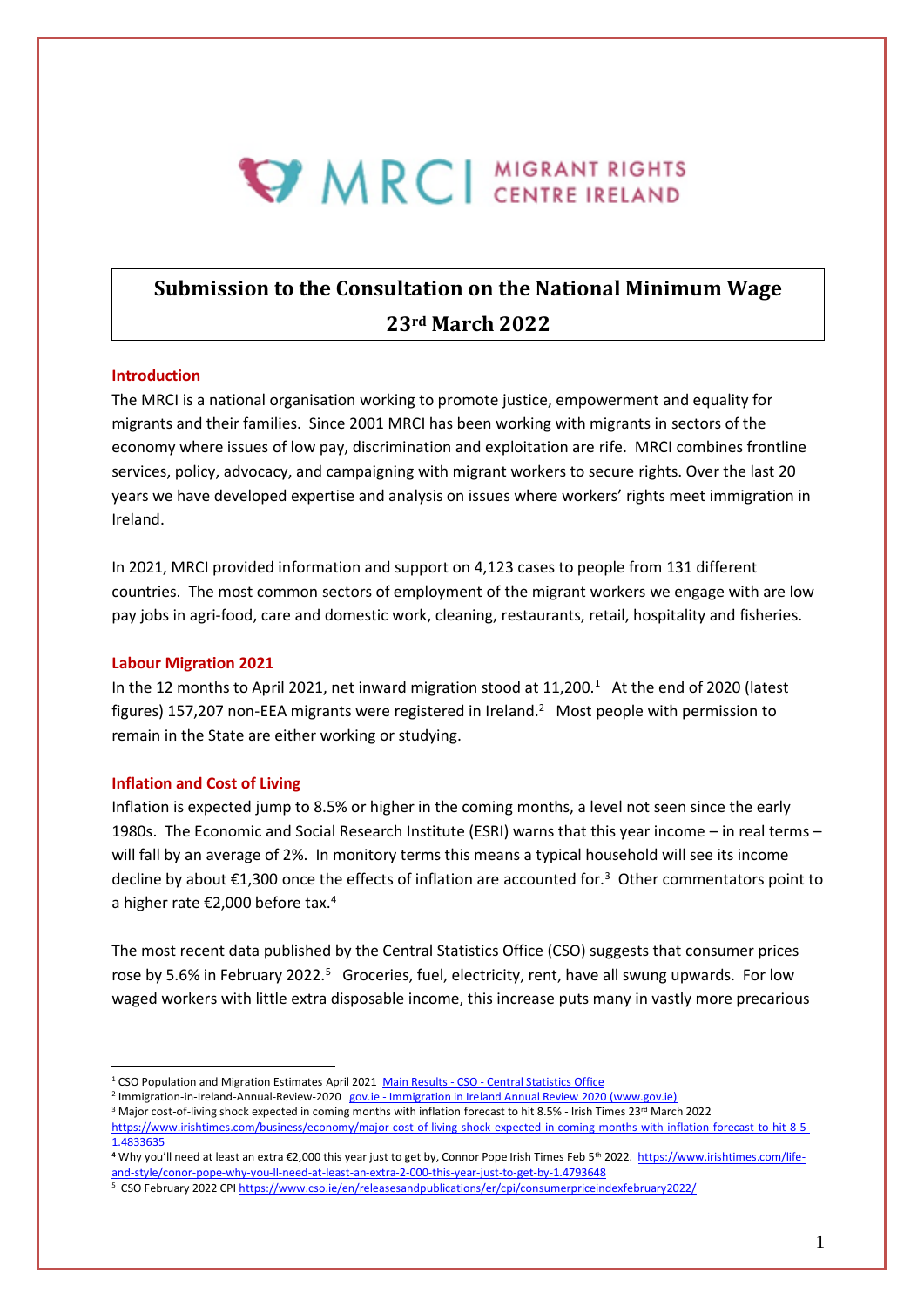living situations and will increase levels of poverty and social exclusion across the country for minimum wage and low waged workers if the minimum wage is not increased.

The Irish economy is estimated to have grown by 13.5% last year, according to national accounts published by the CSO.<sup>6</sup> The European Commission predicts GDP to be 5.5% in Ireland in 2022.<sup>7</sup>

#### **Unemployment and Employment**

The unemployment rate is also a good measure of a healthy economy and has been consistently dropping. In February 2022, the COVID-19 Adjusted Measure of Unemployment could indicate a rate of 7.0% if all claimants of the Pandemic Unemployment Payment (PUP) were classified as unemployed. This alternative measure is down from a rate of 7.8% in January 2022 and 27.0% in February 2021.<sup>8</sup> Indeed, there remains a huge demand for labour in Ireland despite these unemployment rates.

#### **Non-EEA workers**

According to Department of Enterprise figures the number of non-EEA workers employed in the employment permit system in Ireland has increased over 400% between 2013 and 2021. In 2021 the total number of permits issued and renewed was 16,275.<sup>9</sup> The largest percentage increases have occurred in Agriculture, Forestry and Fishing. In 2021 there was a further opening of the employment permits to a number of occupations including: Health Care Assistants and Construction workers; quotas increased for Meat Processing Operative (+1,500) and Meat Deboner (+500); Horticulture Operatives (+1,000) Dairy Farm Assistants (+100) and Work Riders (+100) and the removal of the quota HGV Drivers. 10

#### **War in Ukraine**

Finally, it remains unclear how many people fleeing the war in Ukraine will come to Ireland, at the time of writing almost 10,000 have arrived. An Taoiseach suggested that up to 200,000 people may arrive in Ireland and will have the right to work. Many are and will be women and children, with caring responsibilities. Many will enter the labour market on the minimum wage as both full-time and part time workers.

#### **Preventing a Race to the Bottom in the Employment Permit System**

MRCI believes that every person coming to live and work in Ireland should have the same set of basic rights and the opportunity to progress, earn a fair wage and live in dignity. Unfortunately, this is not the case for many people on General Employment Permits, who must wait five years before they have the right to freely change employers, making it extremely difficult for them to challenge exploitation and low wages as well as bullying and unsafe working conditions.

- <sup>7</sup> European Commission Winder Forecast Feb 2022[; https://ec.europa.eu/info/business-economy-euro/economic-performance-and](https://ec.europa.eu/info/business-economy-euro/economic-performance-and-forecasts/economic-performance-country/ireland/economic-forecast-ireland_en)[forecasts/economic-performance-country/ireland/economic-forecast-ireland\\_en](https://ec.europa.eu/info/business-economy-euro/economic-performance-and-forecasts/economic-performance-country/ireland/economic-forecast-ireland_en)
- <sup>8</sup> CSO February 2022 Unemployment Rate; rate;

**<sup>6</sup>** Exports drove Irish economy to growth of 13.5% in 2021

<https://www.irishtimes.com/business/economy/exports-drove-irish-economy-to-growth-of-13-5-in-2021-1.4818388>

<https://www.cso.ie/en/releasesandpublications/er/mue/monthlyunemploymentfebruary2022/>

<sup>9</sup> <https://enterprise.gov.ie/en/Publications/Employment-Permit-Statistics-2021.html>

<sup>10</sup><https://enterprise.gov.ie/en/What-We-Do/Workplace-and-Skills/Employment-Permits/Latest-updates/>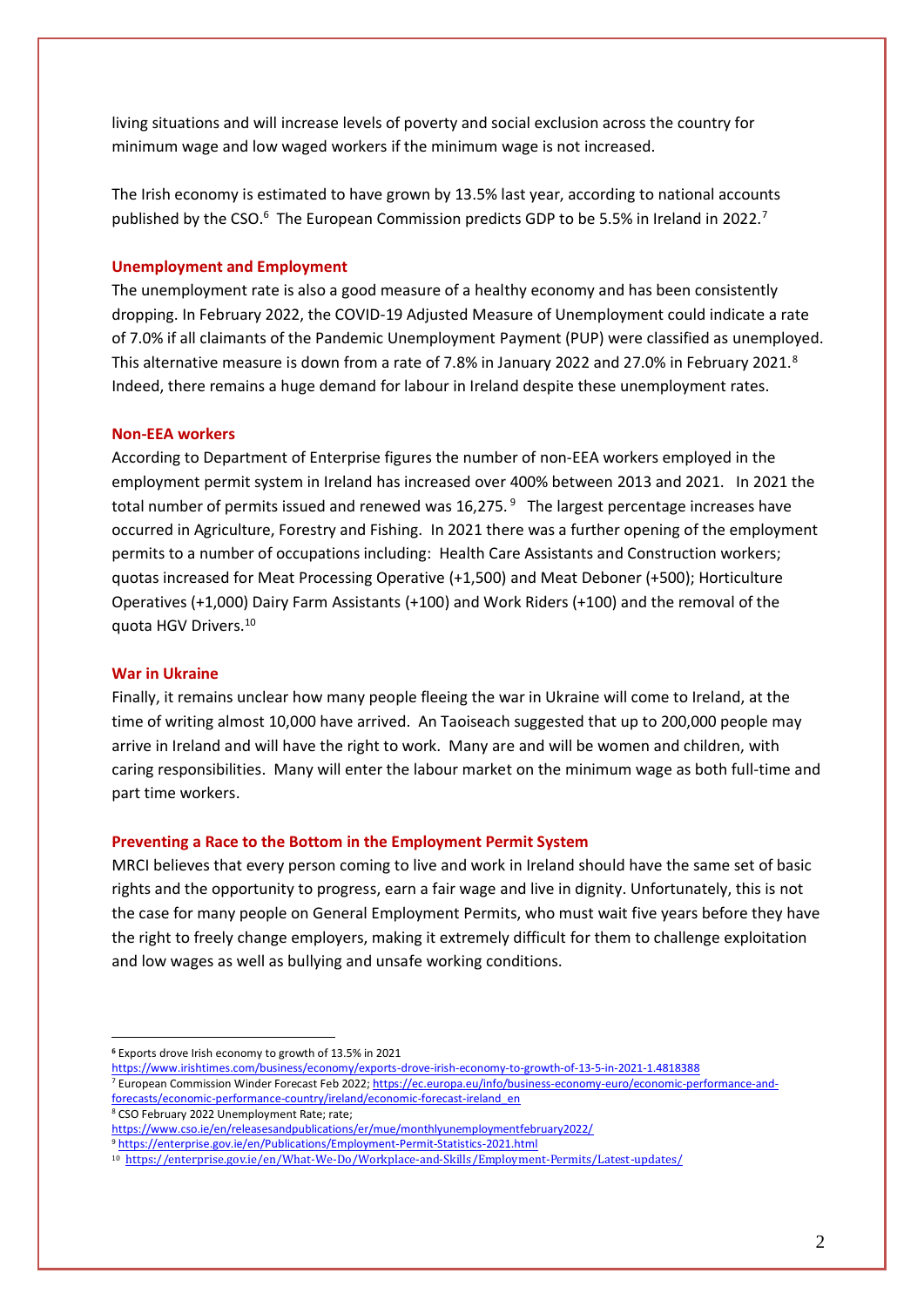Throughout the pandemic, essential workers have been picking, packing, putting food on our tables, and caring for our loved ones. Undoubtedly there is a renewed demand for such essential workers and Ireland needs people to come here to work. But despite a new appreciation of the role of these workers, little has been done by the Government to recognise their contribution and provide them with fundamental rights.

Right now, the Government is considering a new piece of legislation, the *General Scheme of the Employment Permits (Consolidation and Amendment) Bill, 2019*, which aims to make the employment permits system more responsive and flexible to the needs of the labour market. However, increasing the flexibility of the system while leaving workers vulnerable and with limited rights and options is irresponsible and dangerous, and could lead to more exploitation and race to the bottom.

This is why MRCI is calling for changes to this legislation to enable workers to challenge low pay and exploitive wages and to make the system fairer. The Government has the power to recognise the contribution of essential workers and fight exploitation by simply providing people on General Employment Permits the same rights as those on Critical Skills Permits. This would mean General Employment Permit holders would have the right to freely change employers after two years instead of five years which would enable them to come forward much sooner challenge exploitation and substandard conditions.

At the moment for a non-EEA worker with a General Employment Permit to change their employer they need to find another employer in the same or another 'eligible' job sector and then get the prospective employer to agree to go through the process of applying for a new permit which includes a labour market needs test i.e. advertising the job for 4 weeks, application cost of €1,000 and further processing wait time of at least 4 months once received. It is a huge risk and mountain to climb for a worker looking to change employer and that's exactly why workers do not attempt it and have little option other than to endure exploitive pay and conditions until their 5 years is completed when they can apply for permission to work without a permit.

As long as the General Employment Permit system stays in its current format many employers will use the added power, they have over workers on employment permits to drive down wages, benefits, and standards. There is rampant evidence of this happening in the meat processing sector and the number of permit holders now represents a significant percentage of the workforce with over 2000+ live permits and growing according to Departmental figures.

In December 2020 MRCI published a survey of meat processing workers *Working to the Bone*<sup>11</sup>. The following were the main findings:

- Almost 60% of workers surveyed said they had been injured whilst working at a meat plant
- 90% of workers are not covered by occupational sick pay schemes
- 28% of the workers on the lowest salaries (€12.00 and below) have been working for between four to 15 years.

<sup>11</sup> <https://www.mrci.ie/2020/11/30/working-to-the-bone/>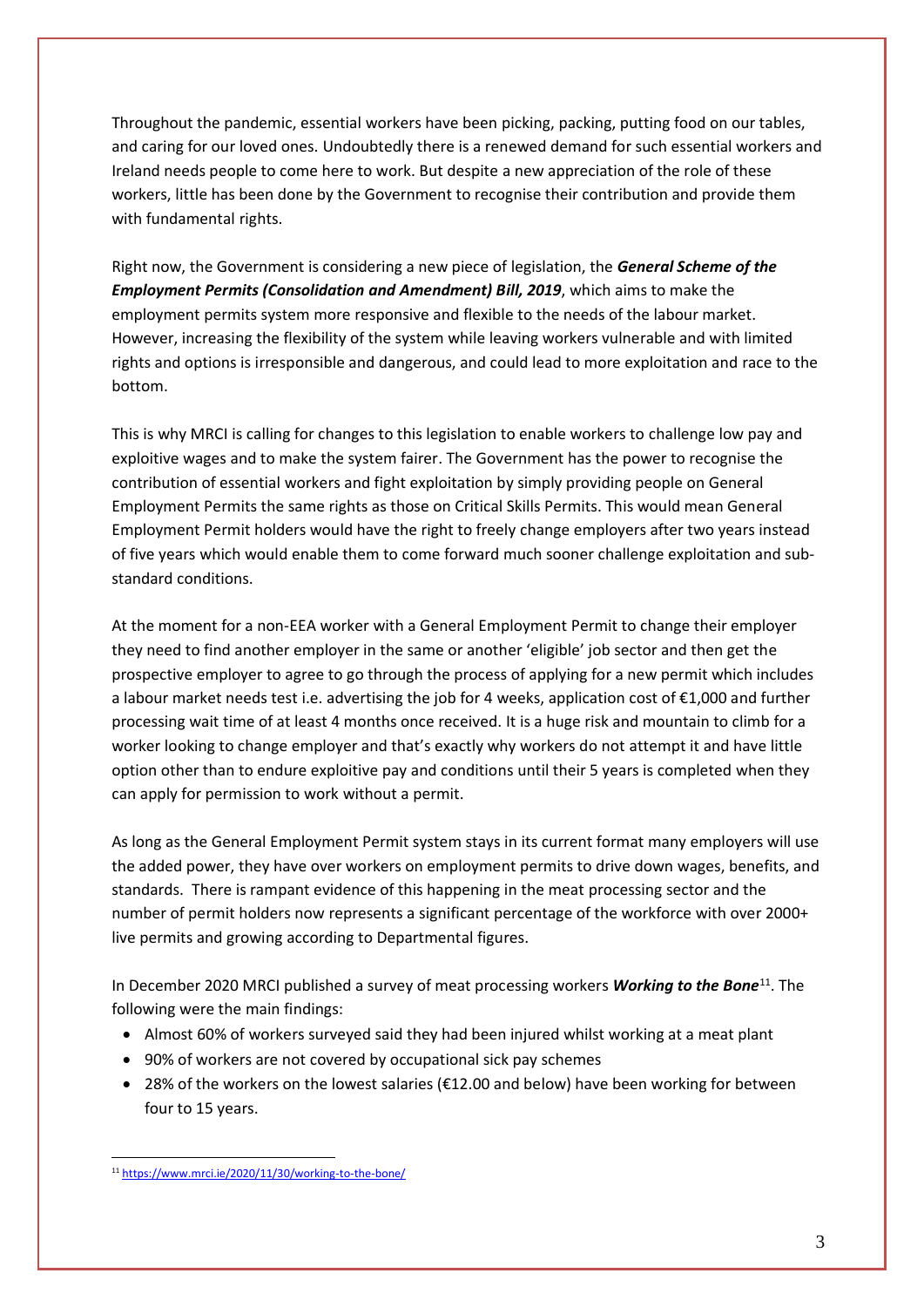- 27% said they are not paid extra if they work overtime
- 43% felt verbally bullied / 35% felt psychologically bullied / 96% said their employer did not take effective action
- Top reasons for discrimination were related to nationality and race/ethnicity
- 87% of workers said that they had not had the opportunity to progress or be promoted
- When workers make complaints to management, he most common response given, "If you don't like it you can go back to your country.

### *The Joint Committee on Enterprise, Trade and Employment, Report on the Pre-Legislative Scrutiny of the General scheme of the Employment Permits (Consolidation and Amendment) Bill 2019*

<https://bit.ly/3FkkP1x>made a key recommendation to address these concerns. Recommendation No. 5 states, "*The Committee recommends that workers with General Employment Permits are provided the same rights as those employed with Critical Skills Permits. A holder of a General Employment Permit should have the right to gain access to the labour market after two years instead of five, which would make it easier for them to challenge exploitation and substandard conditions."*It is the hope for migrant workers in the general employment permit system that the Minister will incorporate this cross-party recommendation into the new legislation when it is brought forward.